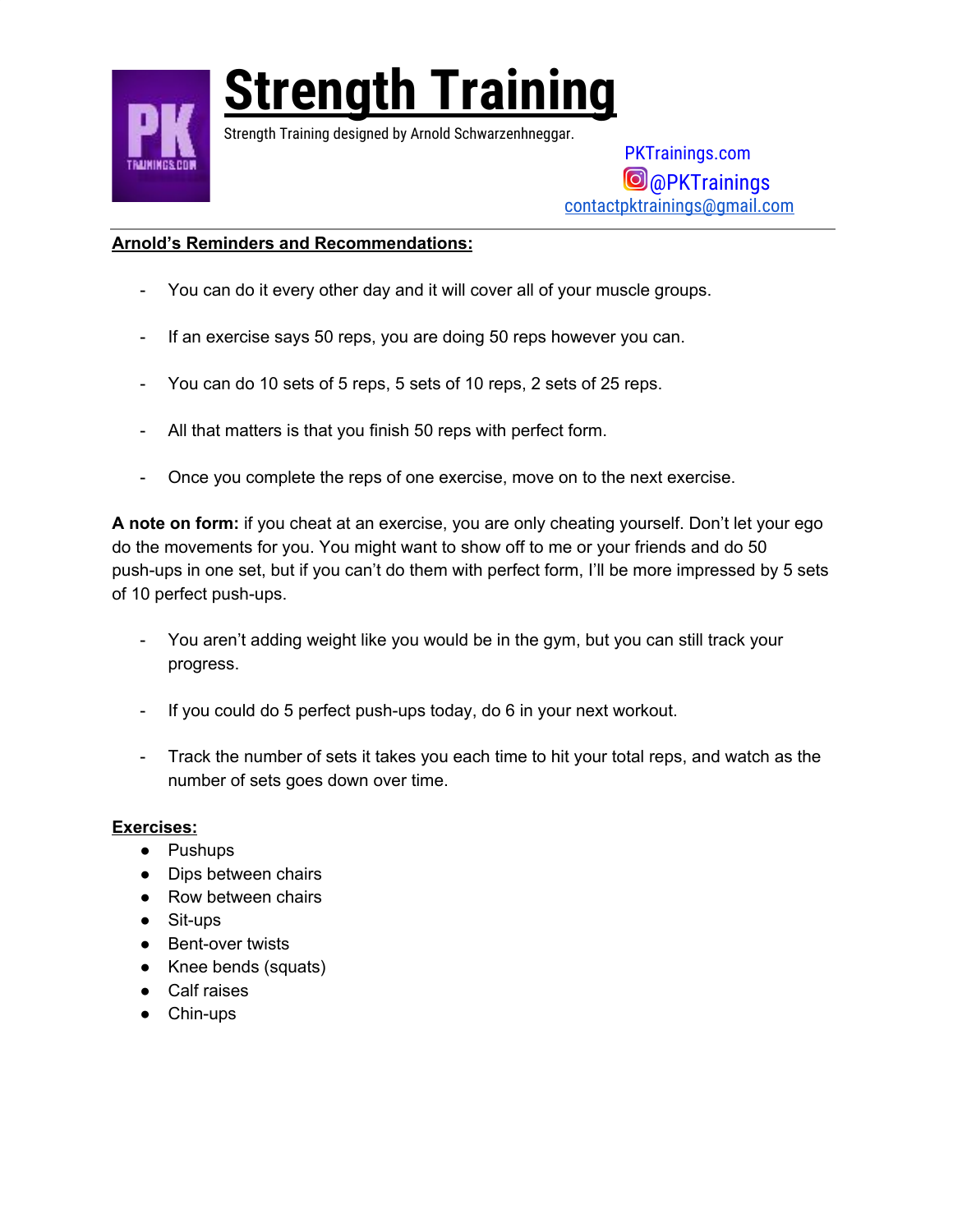

Strength Training designed by Arnold Schwarzenhneggar.

 PKTrainings.com @PKTrainings [contactpktrainings@gmail.com](mailto:contactpktrainings@gmail.com)



Beginner: 25 Reps Beginner: 20 Reps

#### **1. Pushups 2. Dips between chairs**



Advanced: 50 Reps **Advanced: 50 Reps** Advanced: 50 Reps

#### **3. Row between chairs 4. Sit-ups**



Beginner: 30 Reps Beginner: 30 Reps



Advanced: 50 Reps Advanced: 100 Reps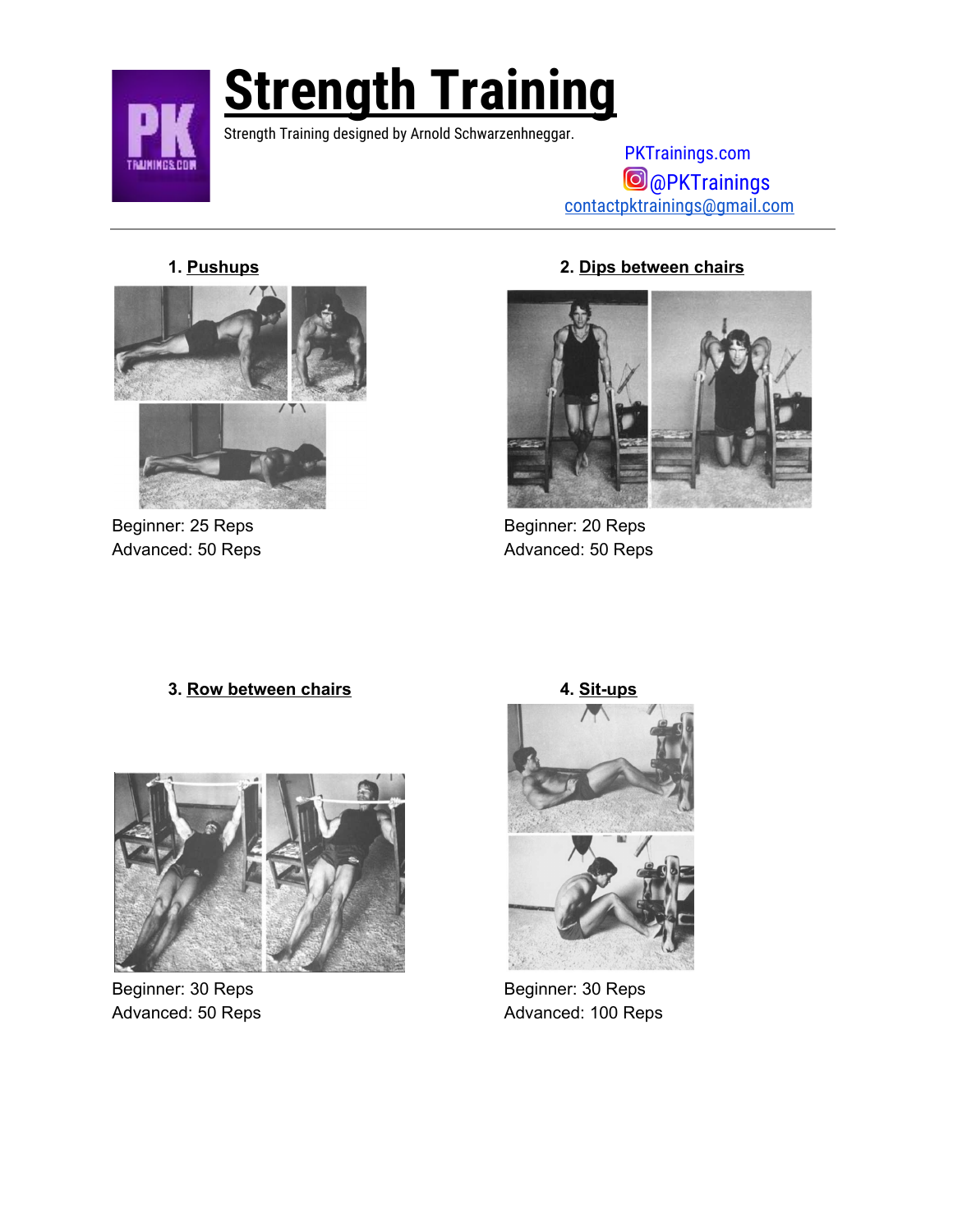

Strength Training designed by Arnold Schwarzenhneggar.

 PKTrainings.com @PKTrainings [contactpktrainings@gmail.com](mailto:contactpktrainings@gmail.com)

**5. Bent-leg raises 6. Bent-over twists**



Beginner: 25 Reps Beginner: 25 Reps Advanced: 50 Reps **Advanced: 50 Reps** Advanced: 50 Reps



Beginner: 25 Reps Beginner: 25 Reps Advanced: 50-70 Reps Advanced: 50 Reps

**7. Knee bends (squats) 8. Calf raises**